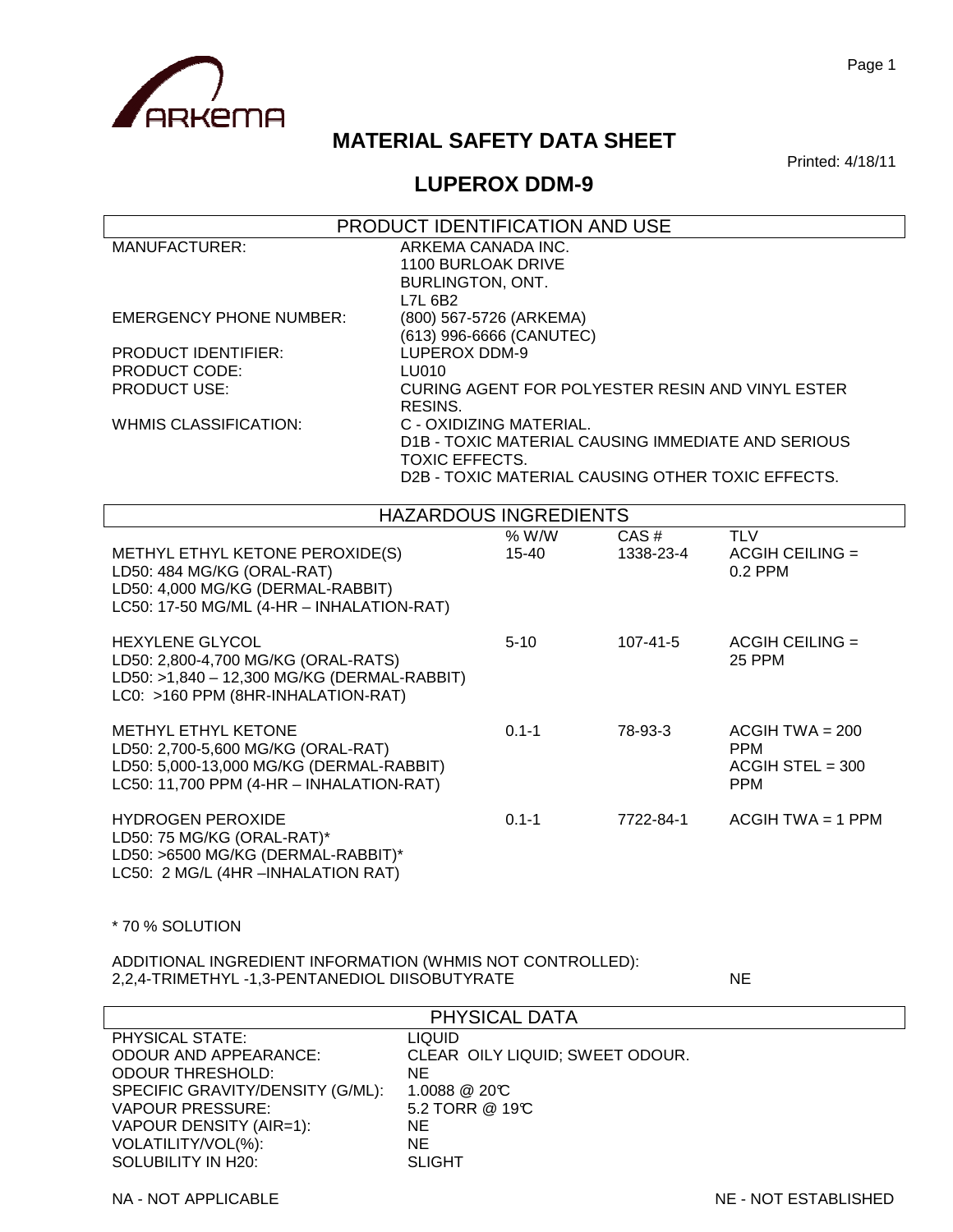

# **MATERIAL SAFETY DATA SHEET**

Printed: 4/18/11

# **LUPEROX DDM-9**

| EVAPORATION RATE:      | NF. |
|------------------------|-----|
| <b>BOILING POINT:</b>  | NF  |
| <b>FREEZING POINT:</b> | NF. |
| PH:                    | ΝA  |
| LOG KOW:               | NF. |

#### SHIPPING INFORMATION

UN 3105, 5.2, II, ORGANIC PEROXIDE TYPE D, LIQUID. [METHYL ETHYL KETONE PEROXIDE(S), <=45%].

| <b>NOT FLAMMABLE</b><br>FLAMMABILITY:<br><b>CONDITIONS:</b><br>WILL BURN ABOVE FLASH POINT.<br><b>MEANS OF EXTINCTION:</b><br>WATER SPRAY, FOAM OR DRY CHEMICAL<br><b>FLASHPOINT:</b><br>95°C (SETA CC)<br>UPPER EXPLOSION LIMIT (% V):<br>NE.<br>LOWER EXPLOSION LIMIT (%V):<br>NE.<br><b>AUTO-IGNITION TEMPERATURE:</b><br>75°C / 169°F (45 LB CTN)<br>(SELF ACCELERATING DECOMPOSITION TEMPERATURE).<br>HAZARDOUS COMBUSTION PRODUCTS:<br><b>NE</b><br>CONTAMINATION, TEMPERATURE - CAN DECOMPOSE WITH<br><b>EXPLOSION DATA:</b><br>FORCE IF CONFINED DURING EXPOSURE TO FIRE.<br>SENSITIVITY TO IMPACT:<br>NO.<br>SENSITIVITY TO STATIC DISCHARGE:<br>NO.<br><b>REACTIVITY</b><br><b>CHEMICAL STABILITY:</b><br><b>UNSTABLE</b><br><b>INCOMPATIBLE MATERIALS:</b><br>STRONG ACIDS, ALKALIS, OXIDIZERS, TRANSITION METAL SALTS,<br>PROMOTERS / ACCELERATORS, REDUCING AGENTS, COPPER,<br>BRASS, RUST, ACETONE.<br><b>CONDITIONS OF REACTIVITY:</b><br><b>NE</b><br>HAZARDOUS DECOMPOSITION<br>DECOMPOSITION PRODUCTS ARE FLAMMABLE.<br>PRODUCTS:<br><b>HEALTH HAZARD INFORMATION</b><br><b>ROUTE OF ENTRY</b><br><b>SKIN CONTACT:</b><br>MAY CAUSE SKIN IRRITATION.<br><b>SKIN ABSORPTION:</b><br>MAY BE ABSORBED.<br>MAY CAUSE SEVERE IRRITATION OR BLINDNESS<br>EYE:<br>INGESTION:<br><b>MAY BE HARMFUL</b><br><b>INHALATION:</b><br>VAPOURS MAY CAUSE SEVERE IRRITATION OF THE<br>RESPIRATORY TRACT.<br><b>ACUTE OVER EXPOSURE EFFECTS:</b><br>NE<br>CHRONIC OVER EXPOSURE EFFECTS:<br>NE.<br>SENSITIZATION:<br>DOES NOT MEET WHMIS CRITERIA.<br>HYDROGEN PEROXIDE IS CLASSIFIED BY ACGIH AS A3 -<br>CARCINOGENICITY:<br>ANIMAL CARCINOGEN. CAUSES CANCER IN ANIMALS UNDER<br>UNCOMMON CONDITIONS THAT MAY NOT BE RELEVANT TO<br><b>WORKER EXPOSURE.</b><br>DOES NOT MEET WHMIS CRITERIA.<br><b>TERATOGENICITY:</b><br>MUTAGENICITY:<br>DOES NOT MEET WHMIS CRITERIA.<br><b>REPRODUCTIVE TOXICITY:</b><br>DOES NOT MEET WHMIS CRITERIA. | FIRE AND EXPLOSION HAZARD |  |  |
|-----------------------------------------------------------------------------------------------------------------------------------------------------------------------------------------------------------------------------------------------------------------------------------------------------------------------------------------------------------------------------------------------------------------------------------------------------------------------------------------------------------------------------------------------------------------------------------------------------------------------------------------------------------------------------------------------------------------------------------------------------------------------------------------------------------------------------------------------------------------------------------------------------------------------------------------------------------------------------------------------------------------------------------------------------------------------------------------------------------------------------------------------------------------------------------------------------------------------------------------------------------------------------------------------------------------------------------------------------------------------------------------------------------------------------------------------------------------------------------------------------------------------------------------------------------------------------------------------------------------------------------------------------------------------------------------------------------------------------------------------------------------------------------------------------------------------------------------------------------------------------------------------------------------------------------------------|---------------------------|--|--|
|                                                                                                                                                                                                                                                                                                                                                                                                                                                                                                                                                                                                                                                                                                                                                                                                                                                                                                                                                                                                                                                                                                                                                                                                                                                                                                                                                                                                                                                                                                                                                                                                                                                                                                                                                                                                                                                                                                                                               |                           |  |  |
|                                                                                                                                                                                                                                                                                                                                                                                                                                                                                                                                                                                                                                                                                                                                                                                                                                                                                                                                                                                                                                                                                                                                                                                                                                                                                                                                                                                                                                                                                                                                                                                                                                                                                                                                                                                                                                                                                                                                               |                           |  |  |
|                                                                                                                                                                                                                                                                                                                                                                                                                                                                                                                                                                                                                                                                                                                                                                                                                                                                                                                                                                                                                                                                                                                                                                                                                                                                                                                                                                                                                                                                                                                                                                                                                                                                                                                                                                                                                                                                                                                                               |                           |  |  |
|                                                                                                                                                                                                                                                                                                                                                                                                                                                                                                                                                                                                                                                                                                                                                                                                                                                                                                                                                                                                                                                                                                                                                                                                                                                                                                                                                                                                                                                                                                                                                                                                                                                                                                                                                                                                                                                                                                                                               |                           |  |  |
|                                                                                                                                                                                                                                                                                                                                                                                                                                                                                                                                                                                                                                                                                                                                                                                                                                                                                                                                                                                                                                                                                                                                                                                                                                                                                                                                                                                                                                                                                                                                                                                                                                                                                                                                                                                                                                                                                                                                               |                           |  |  |
|                                                                                                                                                                                                                                                                                                                                                                                                                                                                                                                                                                                                                                                                                                                                                                                                                                                                                                                                                                                                                                                                                                                                                                                                                                                                                                                                                                                                                                                                                                                                                                                                                                                                                                                                                                                                                                                                                                                                               |                           |  |  |
|                                                                                                                                                                                                                                                                                                                                                                                                                                                                                                                                                                                                                                                                                                                                                                                                                                                                                                                                                                                                                                                                                                                                                                                                                                                                                                                                                                                                                                                                                                                                                                                                                                                                                                                                                                                                                                                                                                                                               |                           |  |  |
|                                                                                                                                                                                                                                                                                                                                                                                                                                                                                                                                                                                                                                                                                                                                                                                                                                                                                                                                                                                                                                                                                                                                                                                                                                                                                                                                                                                                                                                                                                                                                                                                                                                                                                                                                                                                                                                                                                                                               |                           |  |  |
|                                                                                                                                                                                                                                                                                                                                                                                                                                                                                                                                                                                                                                                                                                                                                                                                                                                                                                                                                                                                                                                                                                                                                                                                                                                                                                                                                                                                                                                                                                                                                                                                                                                                                                                                                                                                                                                                                                                                               |                           |  |  |
|                                                                                                                                                                                                                                                                                                                                                                                                                                                                                                                                                                                                                                                                                                                                                                                                                                                                                                                                                                                                                                                                                                                                                                                                                                                                                                                                                                                                                                                                                                                                                                                                                                                                                                                                                                                                                                                                                                                                               |                           |  |  |
|                                                                                                                                                                                                                                                                                                                                                                                                                                                                                                                                                                                                                                                                                                                                                                                                                                                                                                                                                                                                                                                                                                                                                                                                                                                                                                                                                                                                                                                                                                                                                                                                                                                                                                                                                                                                                                                                                                                                               |                           |  |  |
|                                                                                                                                                                                                                                                                                                                                                                                                                                                                                                                                                                                                                                                                                                                                                                                                                                                                                                                                                                                                                                                                                                                                                                                                                                                                                                                                                                                                                                                                                                                                                                                                                                                                                                                                                                                                                                                                                                                                               |                           |  |  |
|                                                                                                                                                                                                                                                                                                                                                                                                                                                                                                                                                                                                                                                                                                                                                                                                                                                                                                                                                                                                                                                                                                                                                                                                                                                                                                                                                                                                                                                                                                                                                                                                                                                                                                                                                                                                                                                                                                                                               |                           |  |  |
|                                                                                                                                                                                                                                                                                                                                                                                                                                                                                                                                                                                                                                                                                                                                                                                                                                                                                                                                                                                                                                                                                                                                                                                                                                                                                                                                                                                                                                                                                                                                                                                                                                                                                                                                                                                                                                                                                                                                               |                           |  |  |
|                                                                                                                                                                                                                                                                                                                                                                                                                                                                                                                                                                                                                                                                                                                                                                                                                                                                                                                                                                                                                                                                                                                                                                                                                                                                                                                                                                                                                                                                                                                                                                                                                                                                                                                                                                                                                                                                                                                                               |                           |  |  |
|                                                                                                                                                                                                                                                                                                                                                                                                                                                                                                                                                                                                                                                                                                                                                                                                                                                                                                                                                                                                                                                                                                                                                                                                                                                                                                                                                                                                                                                                                                                                                                                                                                                                                                                                                                                                                                                                                                                                               |                           |  |  |
|                                                                                                                                                                                                                                                                                                                                                                                                                                                                                                                                                                                                                                                                                                                                                                                                                                                                                                                                                                                                                                                                                                                                                                                                                                                                                                                                                                                                                                                                                                                                                                                                                                                                                                                                                                                                                                                                                                                                               |                           |  |  |
|                                                                                                                                                                                                                                                                                                                                                                                                                                                                                                                                                                                                                                                                                                                                                                                                                                                                                                                                                                                                                                                                                                                                                                                                                                                                                                                                                                                                                                                                                                                                                                                                                                                                                                                                                                                                                                                                                                                                               |                           |  |  |
|                                                                                                                                                                                                                                                                                                                                                                                                                                                                                                                                                                                                                                                                                                                                                                                                                                                                                                                                                                                                                                                                                                                                                                                                                                                                                                                                                                                                                                                                                                                                                                                                                                                                                                                                                                                                                                                                                                                                               |                           |  |  |
|                                                                                                                                                                                                                                                                                                                                                                                                                                                                                                                                                                                                                                                                                                                                                                                                                                                                                                                                                                                                                                                                                                                                                                                                                                                                                                                                                                                                                                                                                                                                                                                                                                                                                                                                                                                                                                                                                                                                               |                           |  |  |
|                                                                                                                                                                                                                                                                                                                                                                                                                                                                                                                                                                                                                                                                                                                                                                                                                                                                                                                                                                                                                                                                                                                                                                                                                                                                                                                                                                                                                                                                                                                                                                                                                                                                                                                                                                                                                                                                                                                                               |                           |  |  |
|                                                                                                                                                                                                                                                                                                                                                                                                                                                                                                                                                                                                                                                                                                                                                                                                                                                                                                                                                                                                                                                                                                                                                                                                                                                                                                                                                                                                                                                                                                                                                                                                                                                                                                                                                                                                                                                                                                                                               |                           |  |  |
|                                                                                                                                                                                                                                                                                                                                                                                                                                                                                                                                                                                                                                                                                                                                                                                                                                                                                                                                                                                                                                                                                                                                                                                                                                                                                                                                                                                                                                                                                                                                                                                                                                                                                                                                                                                                                                                                                                                                               |                           |  |  |
|                                                                                                                                                                                                                                                                                                                                                                                                                                                                                                                                                                                                                                                                                                                                                                                                                                                                                                                                                                                                                                                                                                                                                                                                                                                                                                                                                                                                                                                                                                                                                                                                                                                                                                                                                                                                                                                                                                                                               |                           |  |  |
|                                                                                                                                                                                                                                                                                                                                                                                                                                                                                                                                                                                                                                                                                                                                                                                                                                                                                                                                                                                                                                                                                                                                                                                                                                                                                                                                                                                                                                                                                                                                                                                                                                                                                                                                                                                                                                                                                                                                               |                           |  |  |
|                                                                                                                                                                                                                                                                                                                                                                                                                                                                                                                                                                                                                                                                                                                                                                                                                                                                                                                                                                                                                                                                                                                                                                                                                                                                                                                                                                                                                                                                                                                                                                                                                                                                                                                                                                                                                                                                                                                                               |                           |  |  |
|                                                                                                                                                                                                                                                                                                                                                                                                                                                                                                                                                                                                                                                                                                                                                                                                                                                                                                                                                                                                                                                                                                                                                                                                                                                                                                                                                                                                                                                                                                                                                                                                                                                                                                                                                                                                                                                                                                                                               |                           |  |  |
|                                                                                                                                                                                                                                                                                                                                                                                                                                                                                                                                                                                                                                                                                                                                                                                                                                                                                                                                                                                                                                                                                                                                                                                                                                                                                                                                                                                                                                                                                                                                                                                                                                                                                                                                                                                                                                                                                                                                               |                           |  |  |
|                                                                                                                                                                                                                                                                                                                                                                                                                                                                                                                                                                                                                                                                                                                                                                                                                                                                                                                                                                                                                                                                                                                                                                                                                                                                                                                                                                                                                                                                                                                                                                                                                                                                                                                                                                                                                                                                                                                                               |                           |  |  |
|                                                                                                                                                                                                                                                                                                                                                                                                                                                                                                                                                                                                                                                                                                                                                                                                                                                                                                                                                                                                                                                                                                                                                                                                                                                                                                                                                                                                                                                                                                                                                                                                                                                                                                                                                                                                                                                                                                                                               |                           |  |  |
|                                                                                                                                                                                                                                                                                                                                                                                                                                                                                                                                                                                                                                                                                                                                                                                                                                                                                                                                                                                                                                                                                                                                                                                                                                                                                                                                                                                                                                                                                                                                                                                                                                                                                                                                                                                                                                                                                                                                               |                           |  |  |
|                                                                                                                                                                                                                                                                                                                                                                                                                                                                                                                                                                                                                                                                                                                                                                                                                                                                                                                                                                                                                                                                                                                                                                                                                                                                                                                                                                                                                                                                                                                                                                                                                                                                                                                                                                                                                                                                                                                                               |                           |  |  |
|                                                                                                                                                                                                                                                                                                                                                                                                                                                                                                                                                                                                                                                                                                                                                                                                                                                                                                                                                                                                                                                                                                                                                                                                                                                                                                                                                                                                                                                                                                                                                                                                                                                                                                                                                                                                                                                                                                                                               |                           |  |  |
|                                                                                                                                                                                                                                                                                                                                                                                                                                                                                                                                                                                                                                                                                                                                                                                                                                                                                                                                                                                                                                                                                                                                                                                                                                                                                                                                                                                                                                                                                                                                                                                                                                                                                                                                                                                                                                                                                                                                               |                           |  |  |
|                                                                                                                                                                                                                                                                                                                                                                                                                                                                                                                                                                                                                                                                                                                                                                                                                                                                                                                                                                                                                                                                                                                                                                                                                                                                                                                                                                                                                                                                                                                                                                                                                                                                                                                                                                                                                                                                                                                                               |                           |  |  |
|                                                                                                                                                                                                                                                                                                                                                                                                                                                                                                                                                                                                                                                                                                                                                                                                                                                                                                                                                                                                                                                                                                                                                                                                                                                                                                                                                                                                                                                                                                                                                                                                                                                                                                                                                                                                                                                                                                                                               |                           |  |  |
|                                                                                                                                                                                                                                                                                                                                                                                                                                                                                                                                                                                                                                                                                                                                                                                                                                                                                                                                                                                                                                                                                                                                                                                                                                                                                                                                                                                                                                                                                                                                                                                                                                                                                                                                                                                                                                                                                                                                               |                           |  |  |
|                                                                                                                                                                                                                                                                                                                                                                                                                                                                                                                                                                                                                                                                                                                                                                                                                                                                                                                                                                                                                                                                                                                                                                                                                                                                                                                                                                                                                                                                                                                                                                                                                                                                                                                                                                                                                                                                                                                                               |                           |  |  |
|                                                                                                                                                                                                                                                                                                                                                                                                                                                                                                                                                                                                                                                                                                                                                                                                                                                                                                                                                                                                                                                                                                                                                                                                                                                                                                                                                                                                                                                                                                                                                                                                                                                                                                                                                                                                                                                                                                                                               |                           |  |  |
|                                                                                                                                                                                                                                                                                                                                                                                                                                                                                                                                                                                                                                                                                                                                                                                                                                                                                                                                                                                                                                                                                                                                                                                                                                                                                                                                                                                                                                                                                                                                                                                                                                                                                                                                                                                                                                                                                                                                               |                           |  |  |
|                                                                                                                                                                                                                                                                                                                                                                                                                                                                                                                                                                                                                                                                                                                                                                                                                                                                                                                                                                                                                                                                                                                                                                                                                                                                                                                                                                                                                                                                                                                                                                                                                                                                                                                                                                                                                                                                                                                                               |                           |  |  |
|                                                                                                                                                                                                                                                                                                                                                                                                                                                                                                                                                                                                                                                                                                                                                                                                                                                                                                                                                                                                                                                                                                                                                                                                                                                                                                                                                                                                                                                                                                                                                                                                                                                                                                                                                                                                                                                                                                                                               |                           |  |  |
|                                                                                                                                                                                                                                                                                                                                                                                                                                                                                                                                                                                                                                                                                                                                                                                                                                                                                                                                                                                                                                                                                                                                                                                                                                                                                                                                                                                                                                                                                                                                                                                                                                                                                                                                                                                                                                                                                                                                               |                           |  |  |
|                                                                                                                                                                                                                                                                                                                                                                                                                                                                                                                                                                                                                                                                                                                                                                                                                                                                                                                                                                                                                                                                                                                                                                                                                                                                                                                                                                                                                                                                                                                                                                                                                                                                                                                                                                                                                                                                                                                                               |                           |  |  |
|                                                                                                                                                                                                                                                                                                                                                                                                                                                                                                                                                                                                                                                                                                                                                                                                                                                                                                                                                                                                                                                                                                                                                                                                                                                                                                                                                                                                                                                                                                                                                                                                                                                                                                                                                                                                                                                                                                                                               |                           |  |  |